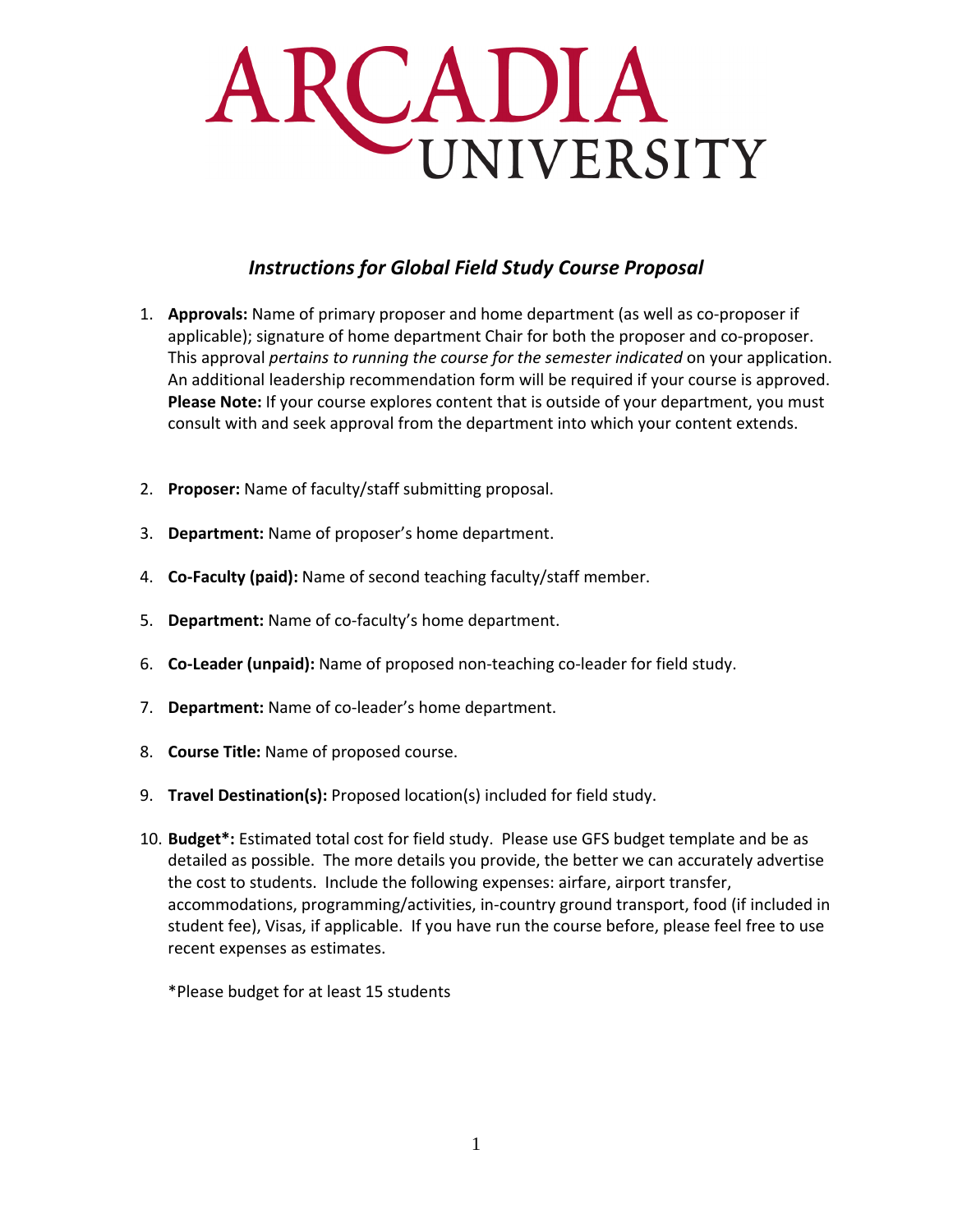- 12. **Proposed Travel Dates:** Suggested start and end dates for field study.
- 13. **Proposed Course Dates:** Start and end dates for the course. Note submission of final grades is usually 3 days following the course end date.
- 14. **Credits:** Number of credits to be awarded. The usual number of credits is 4 for undergraduate courses and 3 for graduate. GFS courses can run as both UG and Graduate courses with appropriate differentiated requirements and assignments.
- 15. **Estimated Total Contact Hours:** Estimated number of engaged contact hours, between classroom time in Glenside and hours during field study off campus is 46.7 hours between the course and the travel.
- 16. **Semester course is to be offered:** Indicate the semester in which you intend for the course to run.
- 17. **Intended Participants:** Will the course be open to undergraduates, graduate students or both? Course proposal must include differentiated academic expectations for graduate students if being offered to both UG and graduate students.
- 18. **Maximum Number of Students:** The maximum number of students you will accept into your course.
- 19. **Will you accept sophomores?:** Sophomores are allowed to register for 300-level courses with the approval of their advisor and the instructor. Are you willing to accept sophomores into your course?
- 20. **Preferred class meeting day and time:** Be conscious of how the timing of the course may impact enrollment. Also consider the times of other GFS courses originating in your department.
- 21. **Are you interested in having your course meet a certain AUC designation?:** Please check those designations that you are interested in. Instructors will need to follow Academics Committee policy to seek approval for AUC designations.
- 22. **Field Study Details:** See instructions on application form.
- 23. **Course Description:** See instructions on application form.
- 24. **Course Marketing Strategy:** See instructions on application form.
- 25. **Proposer, Co-Faculty, and Co-Leader Expertise:** See instructions on application form.